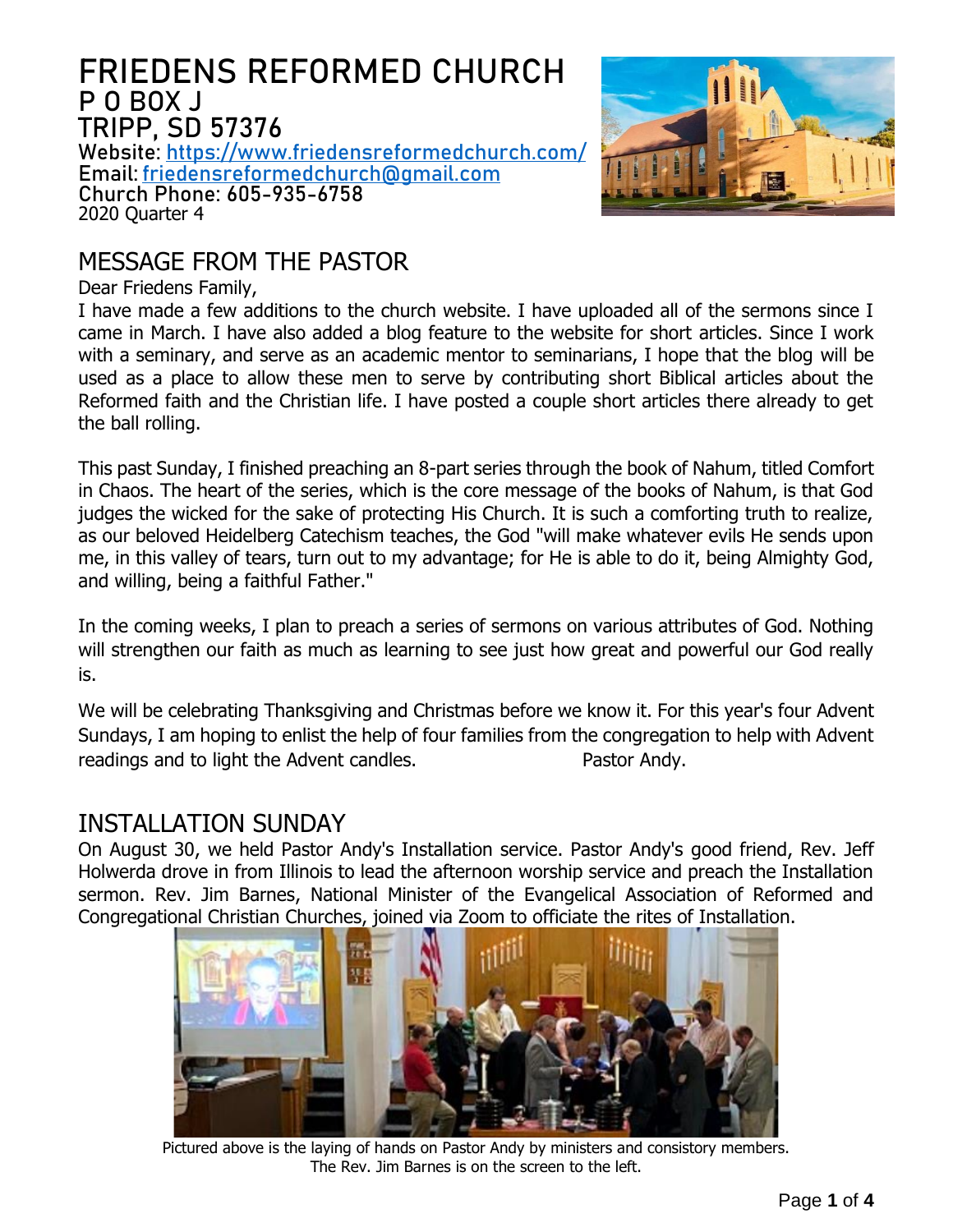# MISSION FEST

Pastor Andy has been in Gospel ministry for over 20 years. He served as a missionary in for 16 years in the Philippines. Pastor Andy and his wife Nhora shared their story with the congregation for Mission Fest on October 18.

A slide show of pictures played during Pastor Andy's presentation.



# HOME VISITS

Pastor Andy visits our shut-ins, and he communes them every First Sunday. If any member of Friedens is unable to make it to church on the First Sunday (or those who may be staying away for health reasons), would like to receive the Sacrament of the Lord's Supper, please contact Pastor Andy, and he will arrange to commune you at your home.

\*\*\*\*\*\*\*\*\*\*\*\*\*\*\*\*\*\*\*\*\*\*\*\*\*\*\*\*\*\*\*\*\*\*\*\*

# TRUST IN THE LORD FOREVER (Isaiah 26:4)



The theme for this year's vacation bible school was F.R.O.G. (Fully Rely On God) Days of Summer. On August 14 and 15, students learned the story of Joseph, his brothers and his father. During these unknown times, the young people learned how they can trust in the Lord forever and fully rely on God to help them. Due to the pandemic, we were not able to host the community VBS. We will make plans for the community VBS for the summer of 2021.



\*\*\*\*\*\*\*\*\*\*\*\*\*\*\*\*\*\*\*\*\*\*\*\*\*\*\*\*\*\*\*\*\*\*\*\*

# REMEMBER IN YOUR PRAYERS

Nursing Home Residents and Shut-ins (list on page 3)

\*\*If you or a loved one would like to be included on the prayer list, please contact Pastor Andy.



Madelene Vivian Stoebner, 95, passed peacefully on July 2. A private family graveside service was held on Tuesday, July 7.

John D. Sayler, 91, went to be with the Lord on July 21. Funeral services were held Saturday, July 25.

Lois Verzani, 79, passed away September 6, at her home surrounded by her family. Services were held Thursday, September 10.

Ruby Batterman, 89, was granted her angel wings on November 12. A private burial ceremony was held on Saturday, November 21.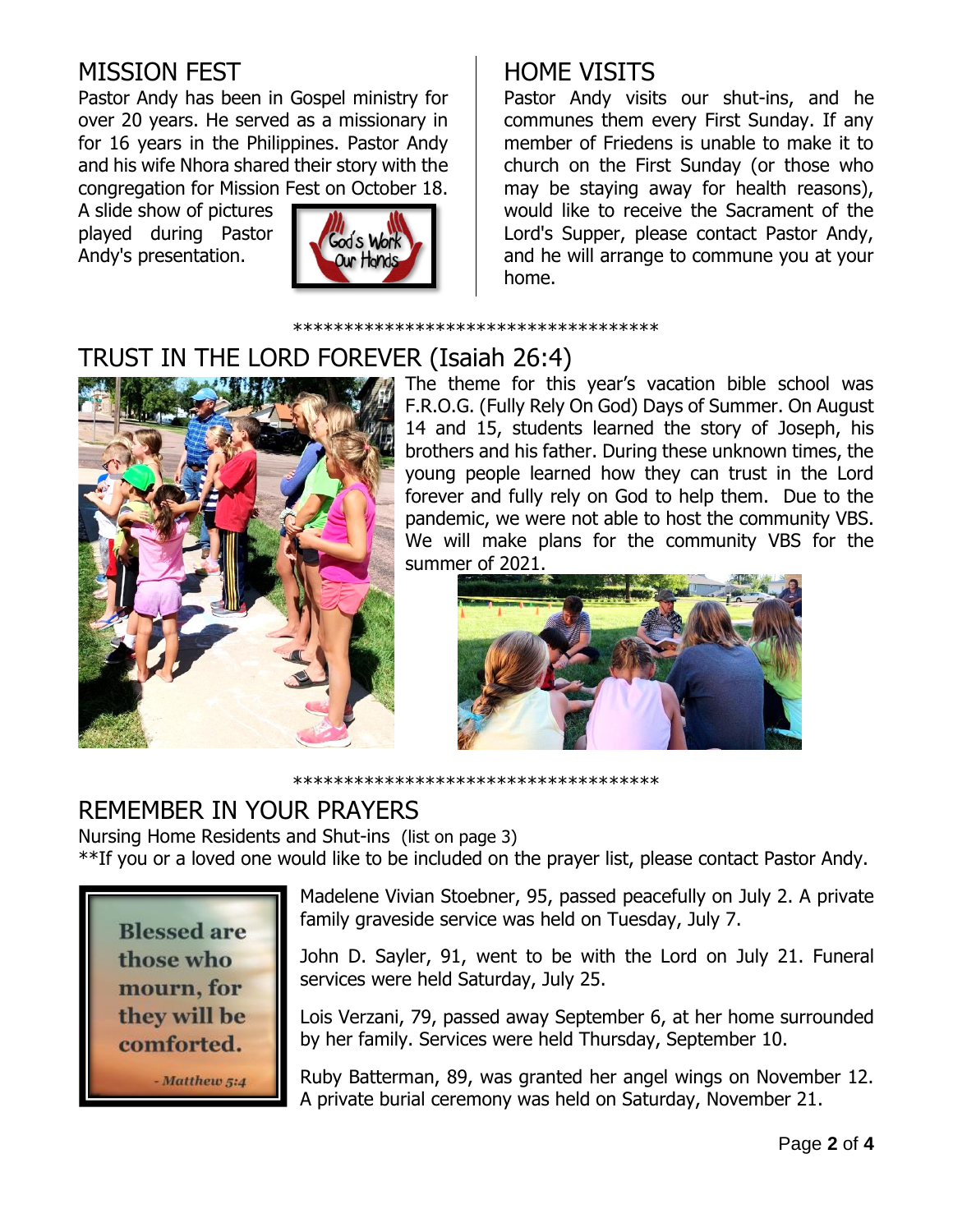## Women's Guild Update

Student summer church camperships concluded for 2020 with the Guild gifting Jacey Friman \$100 to defray her costs to the July New Hope Christian Camp held in Platte.

On August 30, 2020, Pastor Andy's installation was held, followed by a potluck meal served by the Consistory and the Women's Guild.

The Women's Guild's annual September Potato Topper fundraiser was cancelled for 2020 due to Covide-19 concerns, but we hope to bring it back in 2021! The Guild served one funeral luncheon in the month of September. We extend our sincere condolences to the Lois Verzani family.

The October election for the offices of secretary and president were filled with Robin Stoebner volunteering to resume the office of secretary, with Brenda Stoebner agreeing to act as secretary pro tem in Robin's current absence, and Eileen Gall agreed to resume the office of president for another term. October also marked the end of our Operation Christmas Child Shoebox mission project, bringing in twenty-seven shoeboxes. The shoeboxes were dedicated on November 8th and then delivered to the collection site at Calvary Baptist Church in Yankton. We thank God for allowing us to share the true meaning of Christmas, the birth of our Lord and Savior, Jesus Christ! Thank you, Friedens, for generously donating to this special Christmas mission project.

**FYI:** Guild members---The Christmas potluck for December has been cancelled.

Friedens' Nursing Home/Assisted Living Residents (With Addresses and Birthdays)

- 1. Maydean Dewald Borman Manor Nursing Home, 501 N. 4th St., Parkston, SD 57366 Birthday: Feb. 13
- 2. Betty L. Meyer Trail Ridge Assisted Living, 3412 W. Ralph Rogers Rd., Apt #122, Sioux Falls, SD 57108-2764 Birthday: Aug. 4
- 3. Bob Pietz Sister James Health Care Facility, 2111 W 11th, Chalkstone; Yankton, SD 57078 Birthday: June 24
- 4. Elva Brosz Borman Manor Assisted Living, 400 W Fir St; Parkston, SD 57366 Birthday: Feb. 22
- 5. Violet Ehresmann Bormann Manor Assisted Living, 400 W Fir St; Parkston, SD 57366 Birthday: March 11
- 6. Alice Haeffner 401 S. Water St.; Sparta, WI 54656 Birthday: September 1
- 7. Curtis Huether Edgewood Vista, 501 Spruce St E, Mitchell, SD 57301 Birthday: September 24

#### Friedens' Shut-ins

- 1. Meta Herr–P.O. Box 131, Tripp, SD 57376
- 2. Janelle Meisenhoelder–101 S. Carpenter St., Tripp, SD 57376
- 3. Maynard and Adeline Dewald–P.O. Box 152, Tripp, SD 57376
- 4. Leroy Pietz–41115 284<sup>th</sup> Street, Tripp, SD 57376

Our Daily Bread devotionals are available in the Narthex. Large print copies will be arriving in December.